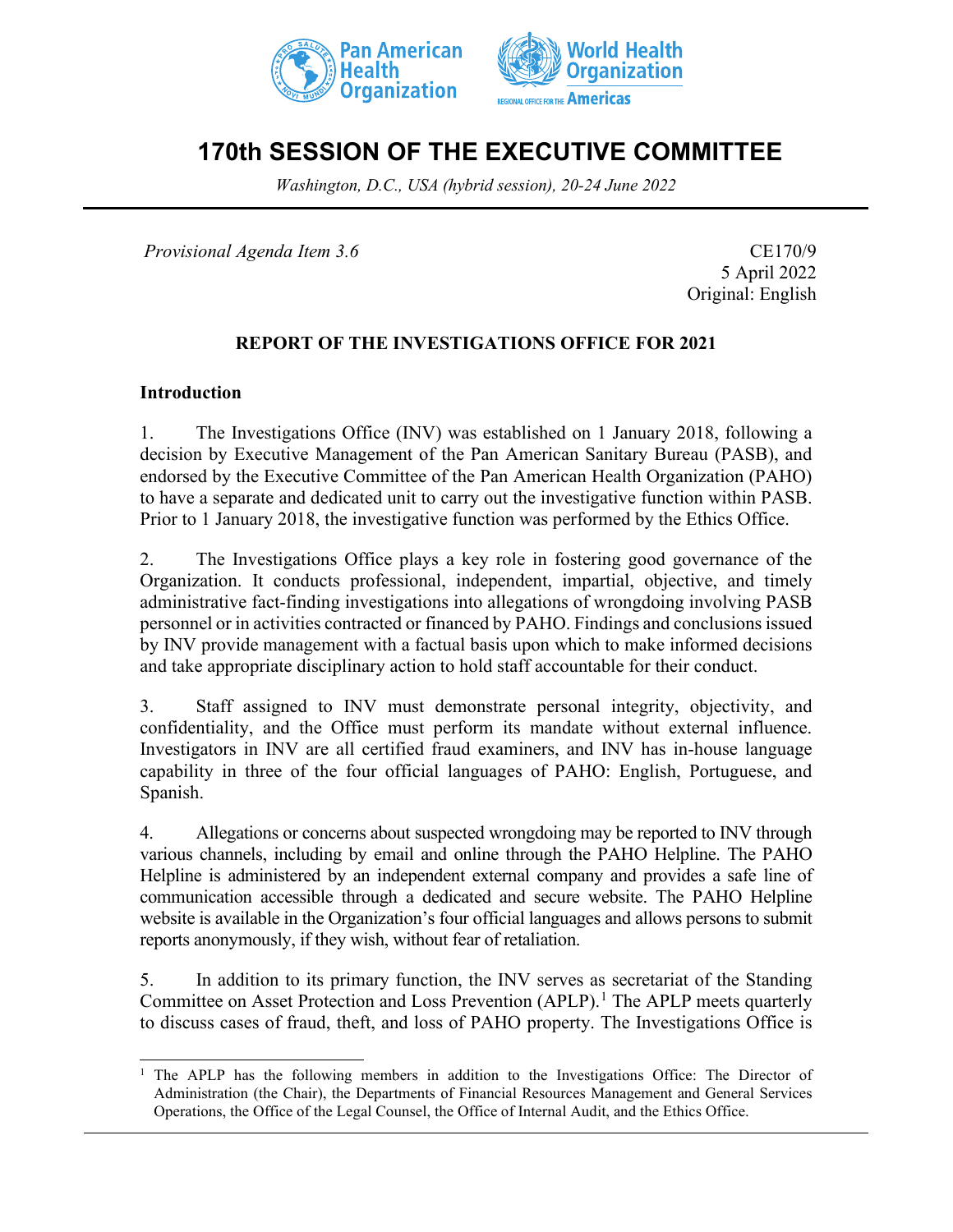also a member of the PAHO Integrity and Conflict Management System (ICMS).<sup>[2](#page-1-0)</sup> The ICMS brings together all the offices in PASB responsible for addressing matters of organizational integrity and conflict resolution.

6. Additionally, the Chief Investigator chairs the Investigations Coordinating Committee, which also includes the Director of Human Resources Management and the Legal Counsel. This committee is responsible for discussing allegations of wrongdoing and deciding on any interim actions that need to be taken to allow INV to complete an investigation and to protect the interests of staff and the Organization.

7. This annual report of INV outlines the work, achievements, and lessons learned in 2021. The areas covered include *a)* reports of alleged wrongdoing that were received and investigated; *b)* awareness raising; *c)* lessons learned from investigations; and *d)* future actions that will be taken to further enhance the integrity and reputation of the Organization and PASB personnel.

## **Independence and Resources**

8. To allow for an independent exercise of its functions, INV has a direct reporting relationship with the Governing Bodies of PAHO through the Executive Committee. This ensures that INV remains free from reprisal and outside influence when planning and performing its work and reporting on the results. INV has a reporting relationship with the Deputy Director of PASB for administrative matters and receives advice from the Audit Committee. In the performance of its duties in 2021, INV did not encounter any interference with its independence, nor did it meet any obstacles in terms of the scope of its work and its access to records and information.

9. The Investigations Office completed its recruitment of an administrative assistant in 2021, bringing the number of staff to three.

## **The Investigations Office in 2021**

10. In 2021, INV conducted investigations into allegations of wrongdoing including fraud, harassment, and inappropriate workplace behavior, among other possible breaches of PAHO regulations, rules, and policies.

11. Investigations in PASB are reactive in that the investigation process is triggered only when a complaint or allegation about a possible violation of PAHO rules or policies is received. Typical steps taken in an investigation include *a)* preliminary inquiry, *b)* investigation, and *c)* submission of an investigation report. Upon receipt of a complaint or allegation, the Office conducts a review to ascertain whether the complaint is within its authority and competence to investigate. During the preliminary inquiry, INV also seeks to assess the credibility and sufficiency of the information provided and to determine

<span id="page-1-0"></span><sup>&</sup>lt;sup>2</sup> The ICMS has the following members in addition to the Investigations Office: The Ethics Office (the Chair), the Office of the Ombudsman, the Office of the Legal Counsel, the Department of Human Resources Management, the Information Security Officer, the Office of Internal Audit, the Board of Appeal, and the PAHO/WHO Staff Association.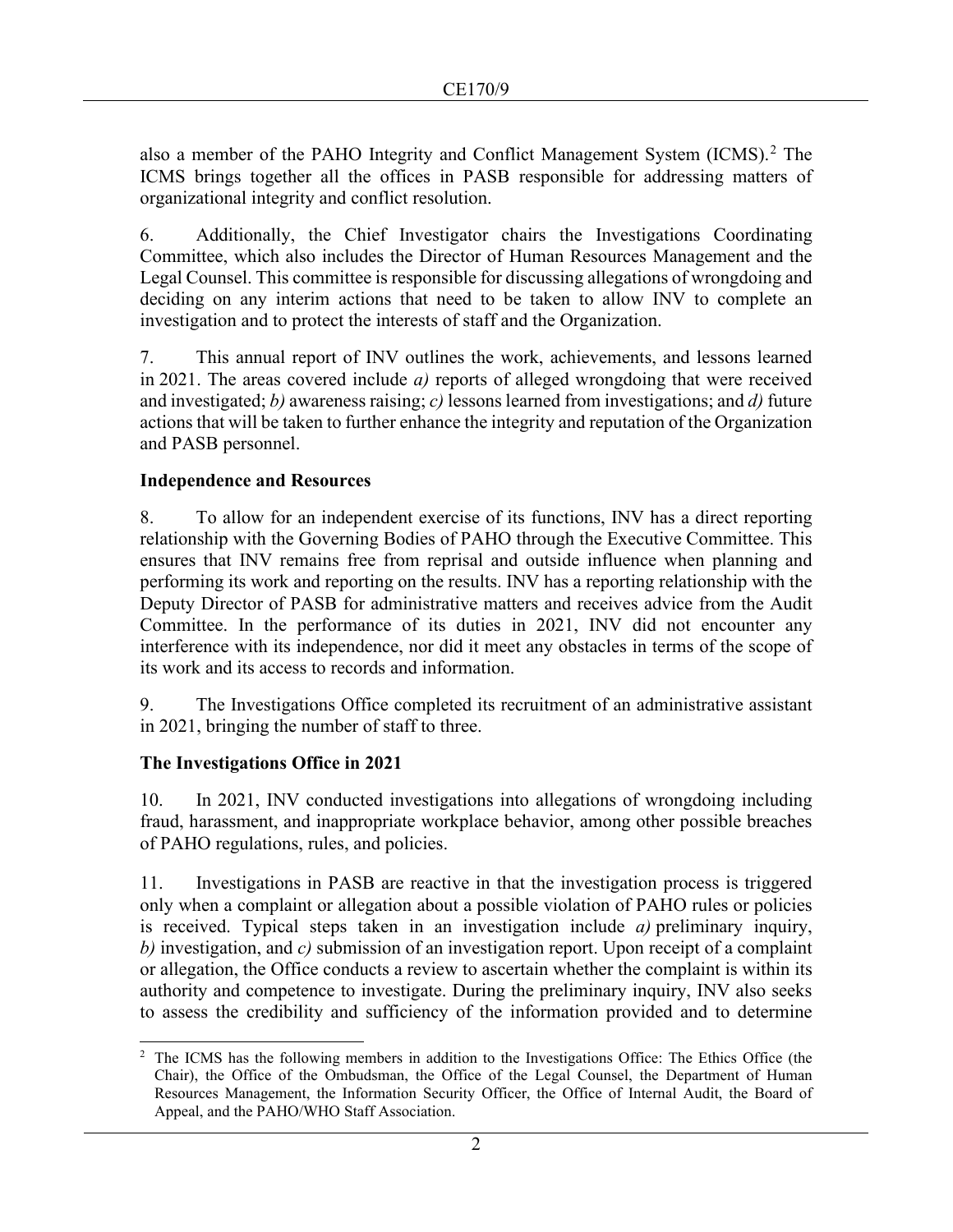whether there is enough basis to initiate an investigation. In some cases, it may decide that a less formal approach is more appropriate; this may entail guidance from INV or referral to a relevant department within PASB. In these cases, as there may be insufficient information to initiate an investigation, INV prepares a preliminary assessment report (PAR), which remains internal. If INV determines that there is sufficient basis upon which to proceed, it initiates an investigation, which includes a comprehensive review of pertinent documentation and interviews with people who may have relevant information to provide about the issue being investigated. After the investigation is completed, INV normally submits a report of its findings to the Director of Human Resources Management (HRM) or, in matters concerning a contractor, vendor, or supplier, to the Director of Administration, who is responsible for deciding whether to take administrative or disciplinary action. Figure 1 illustrates the investigation process described above.



#### **Figure 1. Investigation Process**

12. The Investigations Office therefore acts as the fact finder, while the Director of HRM or the Director of Administration serves as the decision maker. This separation of functions is essential in order to achieve greater scrutiny and transparency.

13. In 2021, INV received 32 reports of alleged wrongdoing. As shown in Table 1 below, an average of about 44 reports per year were received during the past five years. Thus, the figure of 32 reports received in 2021 is below the five-year average. It is lower than the 49 reports received in 2020, marking a continued decline in reports since the start of the COVID-19 pandemic, which also may be explained by the Organization's shift to emergency teleworking in 2020.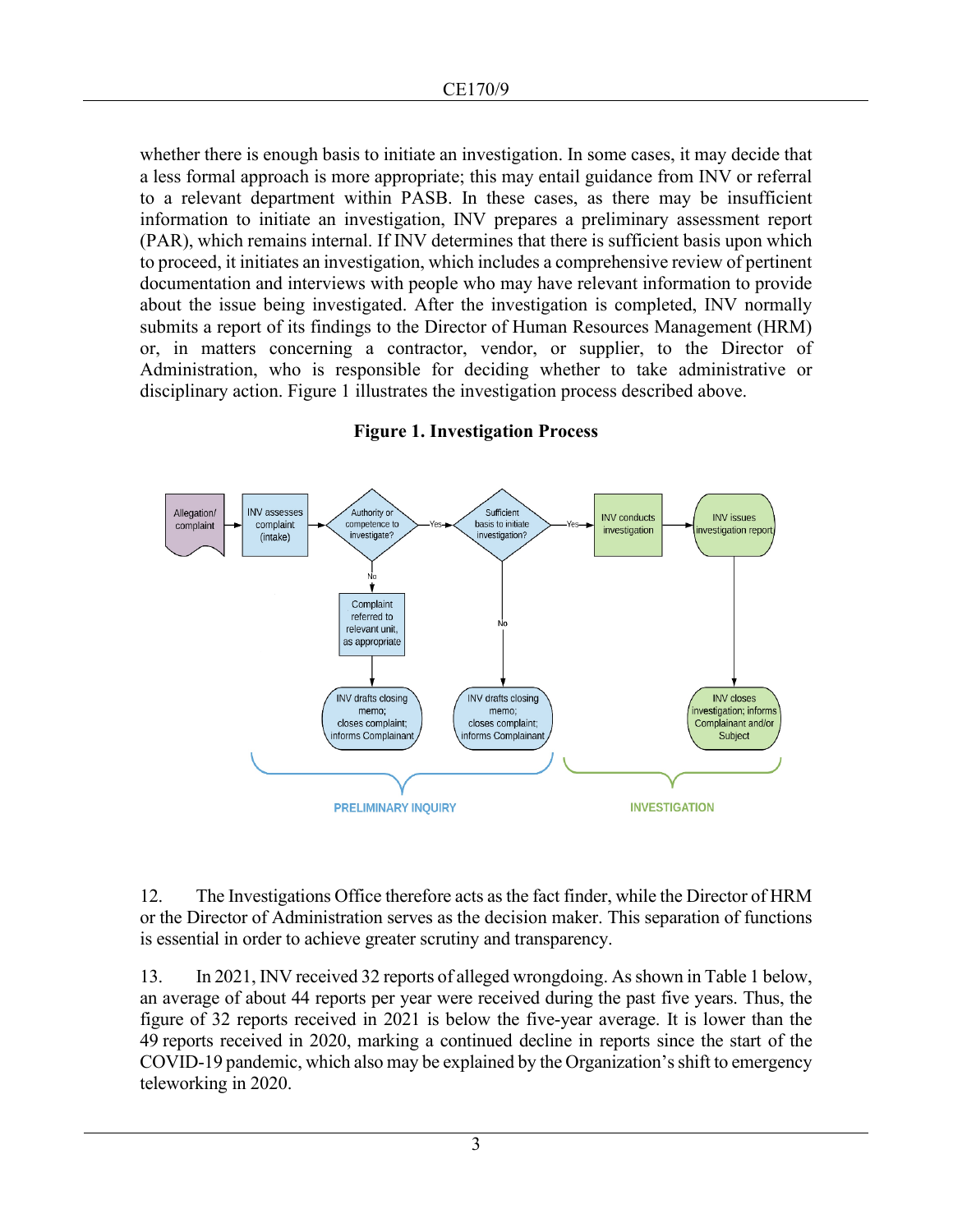14. The Investigations Office resolved 31 of the 37 matters it reviewed in 2021 (consisting of reports carried forward from 2020 and reports received in 2021). As can be seen in Table 1, the number of reports carried forward (six) remains lower than the average number of reports carried forward over the last five years, which is 10.

| <b>Item</b>                                     | 2017 | 2018 | 2019 | 2020 | 2021 |
|-------------------------------------------------|------|------|------|------|------|
| Reports reviewed:                               |      |      |      |      |      |
| Reports carried over from previous year(s)      | 22   | 15   | 14   | 10   |      |
| Reports received in the given year              | 38   | 49   | 54   | 49   | 32   |
| Total number of reports reviewed in given year  |      | 64   | 68   | 59   | 37   |
| Reports resolved:                               |      |      |      |      |      |
| Reports closed at Intake or referred elsewhere* | 12   | 20   | 26   | 23   | 17   |
| Reports closed at Preliminary Inquiry by INV    | 21   | 20   | 22   | 25   | 10   |
| Reports resulting in an investigation report    |      | 10   | 10   | 6    | 4    |
| Total number of reports resolved in given year  |      | 50   | 58   | 54   | 31   |
| Reports carried forward to the following year   |      | 14   | 10   | 5    |      |

**Table 1. Case Management Statistics, 2017-2020** 

\* Note: Reports are closed at Intake when they fall outside of the remit of INV.

15. Nineteen (59%) of the 32 reports were submitted to the Investigations Office by email, and 12 (38%) were submitted through the PAHO Helpline (Figure 2). Of those received through the PAHO Helpline, five were submitted anonymously. One report (3%) was received by mail from an anonymous source. That the majority of reports were submitted directly to INV may reflect the awareness-raising sessions conducted by INV, which not only emphasize use of the PAHO Helpline, but also stress the accessibility of the staff of INV and ease in reaching and communicating with INV.

**Figure 2. Reports of Alleged Wrongdoing, by Contact Method, 2021** 



16. Figure 3 below shows a subregional comparison of the reports received during the past five years, sorted by the location of the alleged wrongdoing. In 2021, 10 reports came to the Investigations Office from Headquarters, 10 from the South America subregion, three reports from the Caribbean subregion, and one report from the Central American subregion. Nine reports were received from outside of PAHO.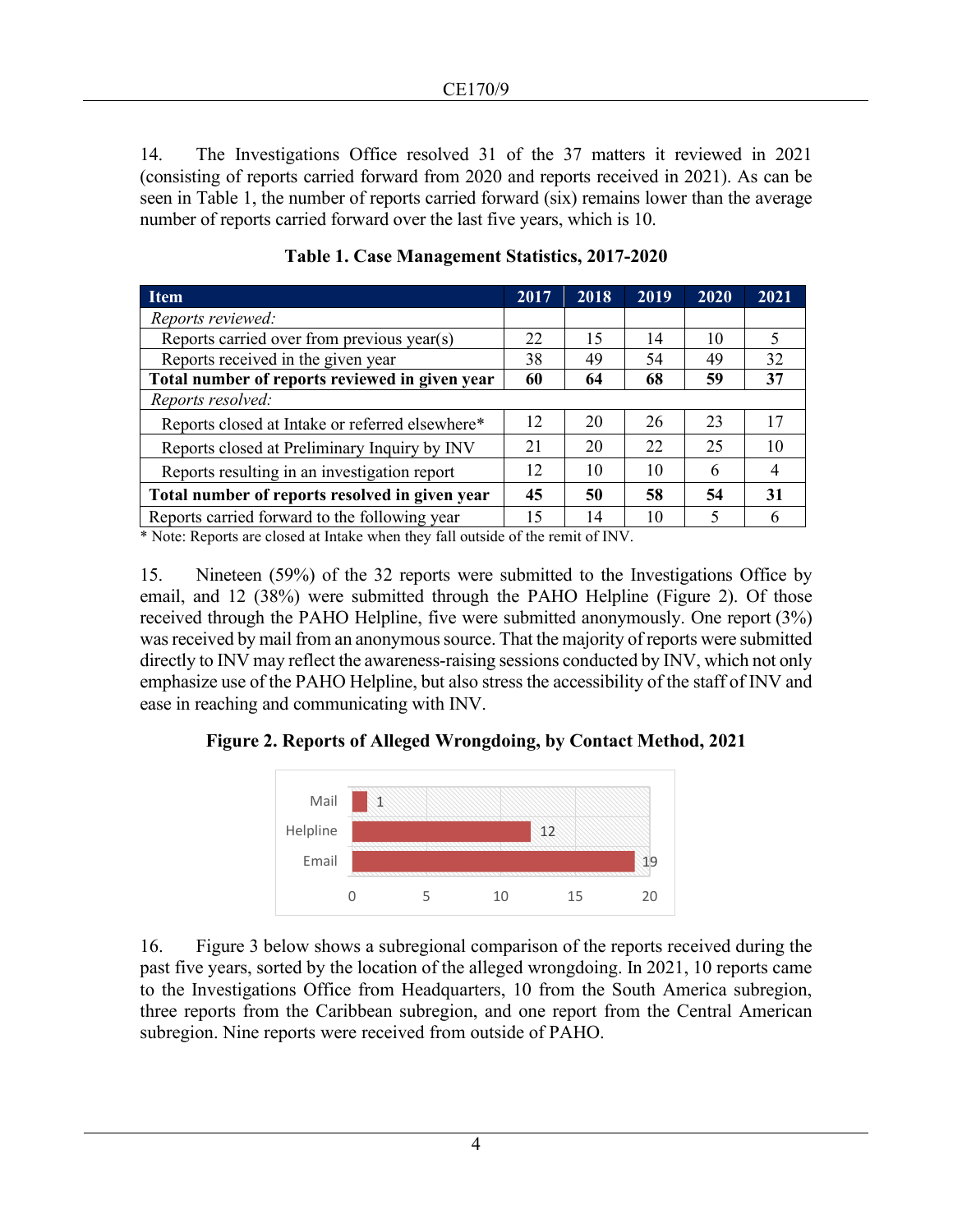|                          | 21<br>11<br>6<br>0<br>0<br>2017<br>(38 Reports) | 22<br>18<br>5<br>4<br>0<br>2018<br>(49 Reports) | 19<br>14<br>10<br>6<br>5<br>2019<br>(54 Reports) | 19<br>12<br>$10 -$<br>1<br>2020<br>(49 Reports) | 10<br>10q<br>2021<br>(32 Reports) |
|--------------------------|-------------------------------------------------|-------------------------------------------------|--------------------------------------------------|-------------------------------------------------|-----------------------------------|
| $PROOF$                  | 21                                              | 18                                              | 19                                               | 19                                              | 10                                |
| $\blacksquare$ Caribbean | $\Omega$                                        | 5                                               | 5                                                | 1                                               | 3                                 |
| Central America          | 6                                               | $\overline{4}$                                  | 6                                                | 10                                              | 1                                 |
| South America            | 11                                              | 22                                              | 14                                               | 7                                               | 10                                |
| Outside PAHO             | $\Omega$                                        | 0                                               | 10                                               | 12                                              | 9                                 |

**Figure 3. Location of Alleged Wrongdoing, by Subregion, 2017-2021** 

Note: In 2021, INV received one report that entailed allegations of two subregions and is counted in both categories for this year.

17. The number of reports of alleged wrongdoing have increased in the Caribbean and South American subregions. However, the number of reports from Headquarters and the Central American subregion have declined. Increased awareness-raising efforts in Headquarters and the Central American subregion may be needed to ensure that PASB personnel in PAHO/WHO Representative (PWR) Offices know where to turn when they want to report suspected misconduct.

**Table 2. Reports of Alleged Wrongdoing Received, by Type, 2017-2021** 

| Type                                         | 2017     | $*2018$                     | 2019           | 2020           | 2021 |
|----------------------------------------------|----------|-----------------------------|----------------|----------------|------|
| Fraud                                        | 6        | 15                          | 15             | 2              | 9    |
| Harassment                                   | 5        | 4                           | 10             | 11             | 3    |
| Sexual harassment                            | 3        |                             | $\theta$       | 0              |      |
| Discrimination                               | 0        | $\theta$                    | $\theta$       |                |      |
| Attendance/failure to work appropriate hours | 0        | 5                           | $\mathfrak{D}$ |                |      |
| Conflict of interests                        | 4        | 6                           | 3              | $\mathfrak{D}$ |      |
| Inappropriate workplace conduct              | 14       | 14                          | 8              | 9              |      |
| Retaliation                                  | 0        | $\overline{2}$              |                | 0              |      |
| Rumor mongering                              | 0        |                             |                |                |      |
| Hiring practices; selection processes        | 5        | $\mathcal{D}_{\mathcal{A}}$ | 0              | 2              |      |
| G-5 domestic worker issues                   |          | $\theta$                    | $\theta$       | 0              |      |
| Improper termination                         | $\theta$ | 0                           | 0              | $\mathfrak{D}$ |      |
| Miscellaneous/Out of remit                   | 0        | 0                           | 14             | 18             | 14   |
| Total:                                       | 38       | 50                          | 54             | 49             | 32   |

\* Note: In 2018, the Investigations Office received one report that entailed allegations of both fraud and harassment, and this report is counted in both categories for that year.

18. As shown above in Table 2, reports related to fraud rose from two in 2020 to nine in 2021. The resurgent number of fraud reports in 2021 may be reflective of increased vigilance on the part of the Organization. The statistics show that there is no less opportunity for fraud. Rather, the Organization needs a more comprehensive understanding of where fraud may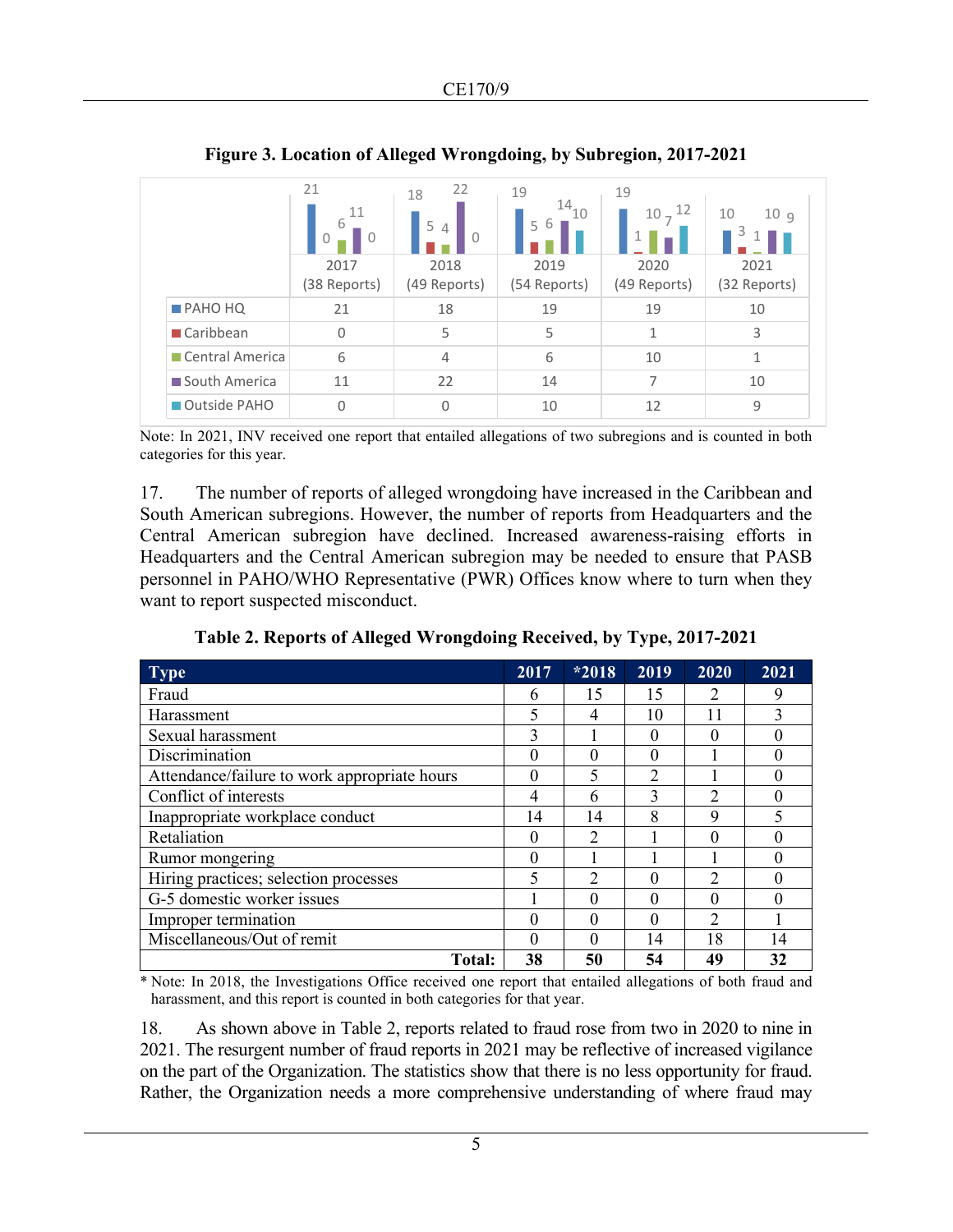occur, even during a pandemic, and needs to take an extensive approach to fraud prevention and detection.

19. Five reports of alleged wrongdoing in 2021 pertained to inappropriate workplace conduct such as discourteous behavior or improper use of the Organization's resources. While such conduct is to be discouraged, it does not necessarily warrant disciplinary action and may instead be addressed and resolved through guidance from INV or referral to another member of the ICMS.

20. Table 2 shows a sharp decline in the number of alleged harassment reports, reaching three reports in 2021, compared to 11 reports received in 2020. This is also the third consecutive year in which no reports of alleged sexual harassment were received. As noted last year, this may be a sign of underreporting. However, the 2021 harassment and sexual harassment figures may also be interpreted as an effect of the teleworking arrangements at the onset of the COVID-19 pandemic, with fewer PASB personnel working together in person for most of the year.

21. Fourteen of the reports received are in the miscellaneous category because they were out of the remit of INV. Such reports usually involve allegations or grievances not related to any of the wrongdoing typology that INV tracks; they generally involve complaints from members of the public or anonymous sources about matters that did not involve the Organization and its personnel. When possible, INV redirected complainants to the appropriate sources of redress.

22. The Investigations Office submitted four investigation reports to the Director of HRM in 2021. Most of these pertained to harassment, as shown in Table 3. The statistic of four investigation reports is lower than the five-year average of eight investigation reports submitted in a calendar year. INV notes that of the six cases carried forward from 2021 to 2022, four cases were converted to full investigations, and INV expects to submit investigation reports on those matters in 2022.

| <b>Type</b>                           | 2017 | 2018 | 2019 | 2020 | 2021 |
|---------------------------------------|------|------|------|------|------|
| Fraud                                 |      |      |      |      |      |
| Harassment                            |      |      |      |      |      |
| Sexual harassment                     |      |      |      |      |      |
| Discrimination                        |      |      |      |      |      |
| Conflict of interests                 |      |      |      |      |      |
| Inappropriate workplace conduct       |      |      |      |      |      |
| Hiring practices; selection processes |      |      |      |      |      |
| G-5 domestic worker issues            |      |      |      |      |      |
| Breach of national laws               |      |      |      |      |      |
| <b>Total:</b>                         | 17   | 10   |      |      |      |

**Table 3. Investigation Reports Submitted, by Type, 2017-2021** 

23. Regarding the four matters resulting in investigation reports, Table 4 details the location of the alleged wrongdoing and the nature of each allegation.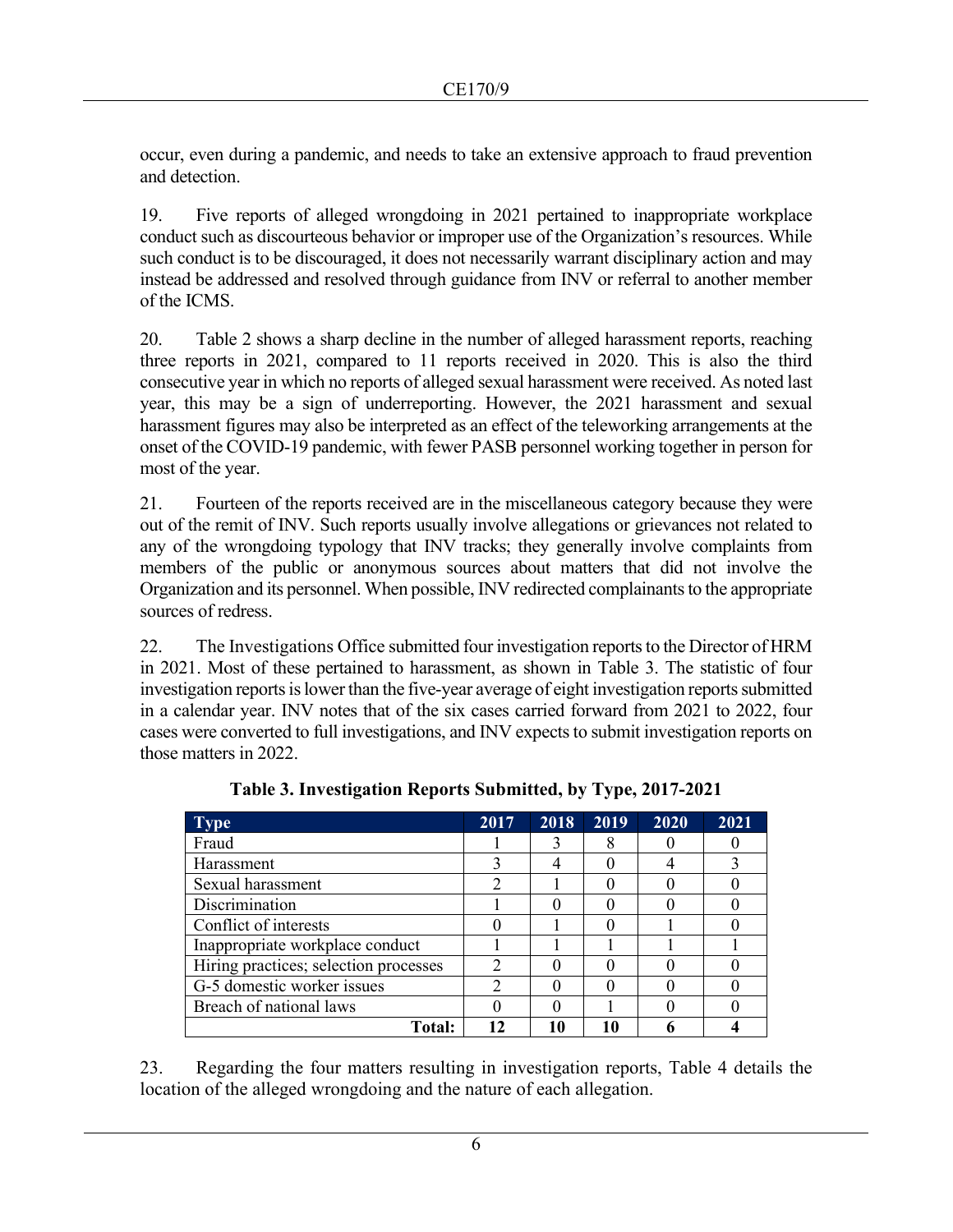| <b>Location</b>   | <b>Alleged wrongdoing</b>       | <b>Substantiated or</b><br>unsubstantiated by<br><b>Investigations Office</b> |
|-------------------|---------------------------------|-------------------------------------------------------------------------------|
| Headquarters      | Harassment                      | Substantiated                                                                 |
| Headquarters      | Harassment                      | Unsubstantiated                                                               |
| PWR Office        | Harassment                      | Unsubstantiated                                                               |
| <b>PWR</b> Office | Inappropriate workplace conduct | Substantiated                                                                 |

## **Table 4. Investigation Reports Submitted, by Location and Nature of Alleged Wrongdoing, 2021**

## **Fraud, Theft, Damage, and Loss of PAHO Property**

24. All cases of fraud, theft, damage, and loss of PAHO property must be reported to the APLP. In its role as secretariat of the APLP Committee, INV keeps a record of these matters within PASB.

25. In accordance with the PAHO Asset Accountability Policy, instituted in 2012 and revised in 2020, staff are held responsible for replacing or repairing any equipment that is lost, stolen, damaged, or destroyed because of negligence or willful misconduct. This requirement encourages PASB personnel to care for the Organization's property as if it were their own. Reports of thefts and losses of PAHO equipment are made to General Services Operations (GSO), which determines the applicable value of the reported item and reviews the reported circumstances of the loss, theft, or damage. GSO then advises the APLP on whether reasonable measures were taken to protect the property or equipment from loss or theft. If not, staff members may then be required to reimburse the Organization for the cost of the missing or damaged asset. If GSO determines the theft or loss was due to gross negligence or willful misconduct, GSO refers the matter to INV for review.

26. In 2021, 11 cases related to fraud, theft, damage, or loss of property were reported to the APLP. The total value of losses reported was US\$ 28,1[3](#page-6-0)1.32.<sup>3</sup> PAHO recovered \$2,566.67 from this amount, leaving a net loss of \$25,564.65 to the Organization. Details are as follows:

- a) Ten cases had to do with theft, damage, or loss of attractive property such as laptops and cell phones in PWR Offices and Headquarters. The total net loss to the Organization amounted to \$25,480.65. Two instances account for \$21,240.58 of the total net loss to the Organization:
	- i. In the first instance, a PWR Office purchased equipment that was shipped to PAHO Headquarters for dispatch to the purchasing PWR Office. A theft occurred en route during the dispatch, and only some of the equipment was delivered to the PWR Office. Due to an administrative oversight, the shipment

<span id="page-6-0"></span><sup>&</sup>lt;sup>3</sup> Unless otherwise indicated, all monetary figures in this report are expressed in United States dollars.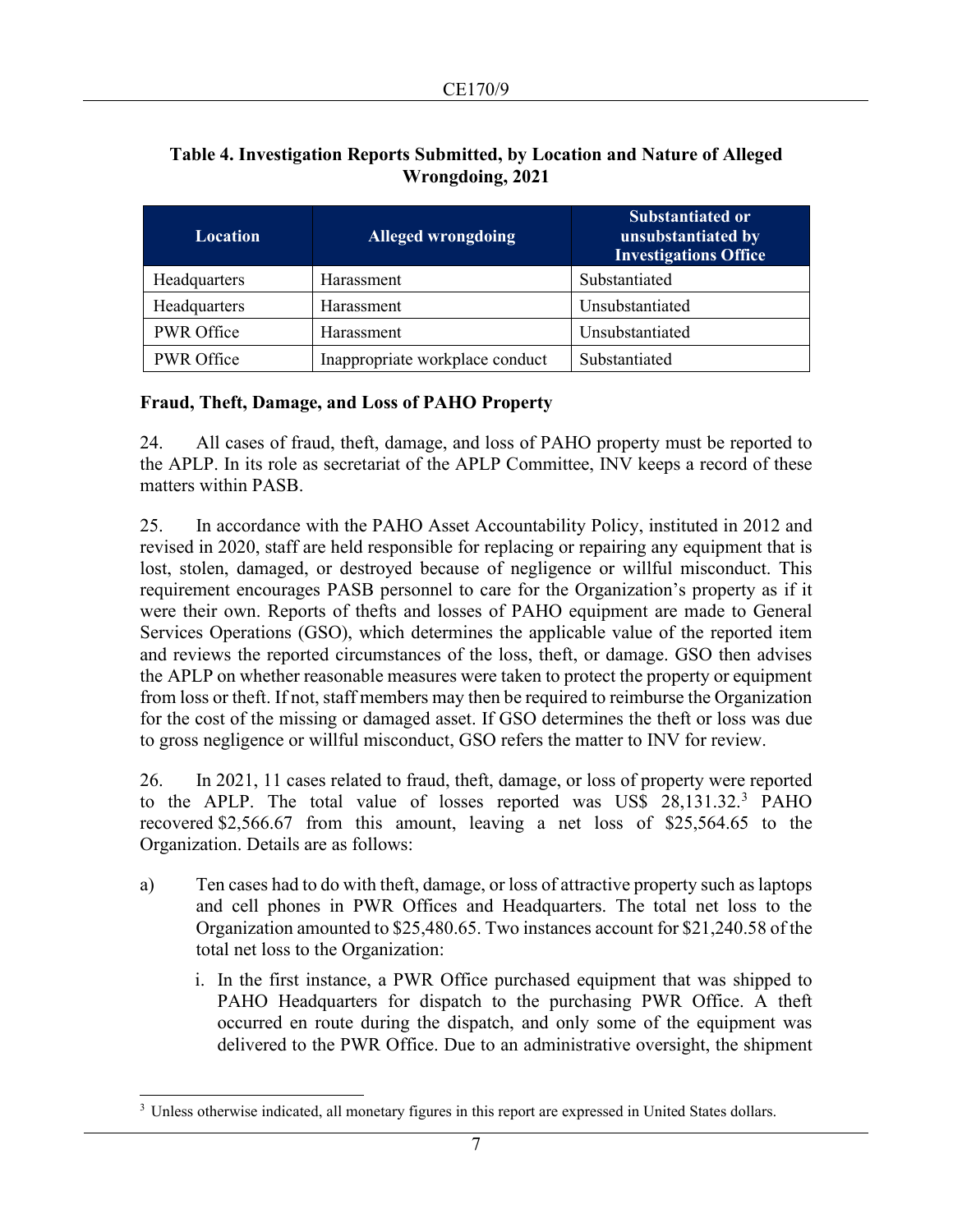was only partially insured, resulting in the Organization not being able to recover the full amount from the insurers. This resulted in a loss of \$7,907.24.

- ii. In the second instance, the Organization directed payment intended for a supplier to a fraudster posing as the supplier as part of an online fraud scheme. The Organization wrote off the loss for the payment of \$13,333.34 to the fraudulent recipient. The APLP met and discussed measures to better prepare the Organization against fraudulent activities, and as a result of this meeting, the Chair of the APLP led entities under its supervision in updating payment protocols, communicating email scam alert campaigns, and training personnel on new procedures.
- b) In one case, the Organization identified 45 transactions involving online fraudsters, who tested stolen credit cards on the PAHO donation portal to verify that the cards were active, presumably in order to continue using them fraudulently on other e-commerce sites. The Department of Financial Resources Management (FRM) reimbursed the cardholders the amounts received. FRM was proactive in returning money to the individuals prior to receiving notice of a dispute, in order to avoid bank fees, but there were seven instances when a chargeback fee (\$12 per dispute) was levied. Therefore, PAHO suffered a net loss of \$84.
	- i. The 45 fraudulent transactions reported to the APLP Committee are considered banking issues and did not result in an investigation. Moreover, in late 2021, FRM enhanced its measures to prevent fraudulent testing on the Organization's donation portal and, in collaboration with its credit card provider, FRM implemented filtering rules to further advance its detection methods.

#### **Awareness Raising**

27. As the work of INV is solely reactive, awareness-raising sessions are an important means to encourage PASB personnel to report alleged wrongdoing and to remind them of their obligation to do so.

28. In 2021, INV conducted virtual awareness-raising sessions for over 80 personnel, as follows: *a)* at Headquarters: Strategic Fund for Public Health Supplies, *b)* a group of 20 PAHO/WHO Representatives, and *c)* PWR Offices in Barbados, Jamaica, Suriname, and Uruguay.

29. The Investigations Office found that outreach activities had a generally positive correlation with reports received. INV saw an increase from 2020 to 2021 in the number of reports received from the Caribbean and South American subregions. However, awareness-raising efforts can be improved in Headquarters and the Central American subregion.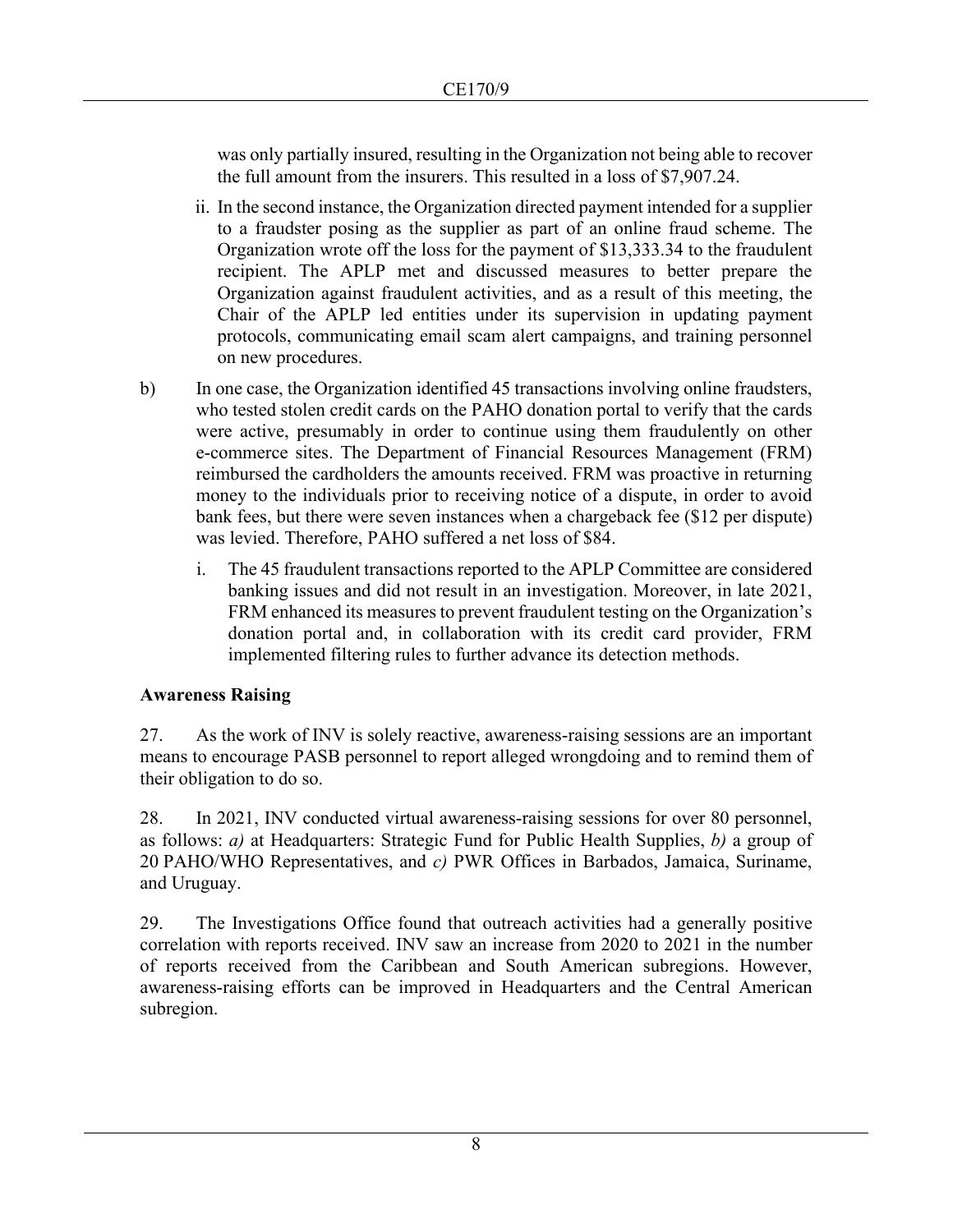#### **Other Developments and Activities**

30. As an active member of the ICMS, in 2021, INV participated in the continuing review and drafting of PAHO's Sexual Exploitation and Abuse Policy and the Protection against Retaliation Policy. Both policies were finalized and published in 2021.

31. In light of recent developments within the World Health Organization regarding sexual exploitation and abuse in the Democratic Republic of Congo, PASB is reviewing its processes, including the manner in which the Investigations Office carries out investigations. INV is leading a working group, comprised of the ICMS, in updating the Investigation Protocol to reflect current industry best practices and recent developments in governing jurisprudence.

32. In 2021, INV staff participated in 57.5 hours of remote training on how to manage and conduct fair, thorough, and confidential investigations into complaints of sexual exploitation and abuse. In 2021, Investigations Office staff also participated in the first in a series of two-hour trainings organized by the World Bank on the UN System Chief Executives Board for Coordination's *Investigators' Manual: Investigation of Sexual Harassment Complaints in the United Nations*.

33. The Investigations Office is actively engaged in United Nations system-wide fora such as United Nations Representatives of Investigation Services (UNRIS) and the Conference of International Investigators (CII). Investigations Office staff take advantage of trainings and symposiums on fraud, harassment, and other notable topics, offered annually by UNRIS and CII. Investigations Office personnel are fully engaged in these fora and led a workshop on "Unique Challenges of Small Investigations Offices" during the 2021 annual conference of the CII.

## **Lessons Learned**

34. In 2021, the number of fraud reports increased from 2020. Throughout the year of 2021, INV raised concerns with senior management and emphasized the need for continued vigilance thereafter. It also pointed out that the COVID-19 context might give rise to new avenues for fraud. Senior management responded by asking for the development of new fraud-risk profiles, and PASB was indeed capable of detecting fraud even within the COVID-19 context. These efforts should be reinforced going forward.

35. In addition, four of the six cases that were carried over from 2021 to 2022 were converted to full investigations, yet these four matters require retrieval of documents and information from organizations outside of PASB. Delays in responding from such outside sources is causing impediments for INV to close matters.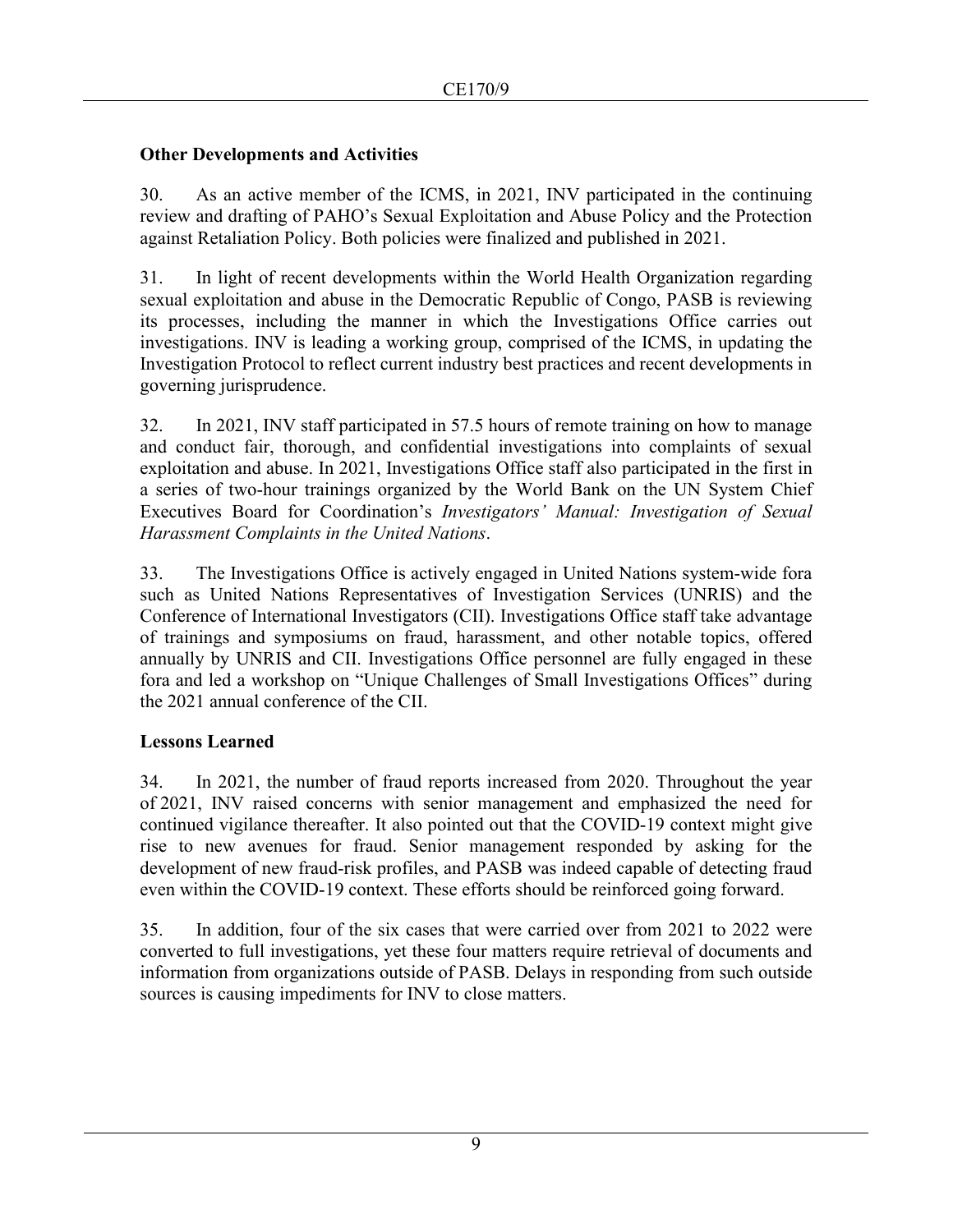36. The Investigations Office received a lower number of reports this year, and this is perhaps the result of teleworking and restrictions on mission travel. As reports of fraud and inappropriate workplace behavior continue to be submitted, it remains necessary to ensure that staff are aware of reporting mechanisms and informed about what to report to INV.

## **Future Actions**

37. The Investigations Office will continue to support the Organization by proactively identifying trends and patterns in reports received and in investigations. As PASB further strengthens its efforts to identify and manage risks, fraud prevention and detection remain key issues. Investigations conducted by INV can serve as a deterrent and help uncover fraud losses. INV plays an important role in the overall PASB risk management framework to help protect the Organization's reputation and safeguard its financial well-being. To this end, INV is engaging with other oversight offices to share experiences and themes observed in closed cases. INV is also planning to lead a discussion among APLP members and other units on fraud red flags.

38. In 2022, INV continues to lead a review of the Investigation Protocol with the ICMS. Revision of this protocol will ensure that it is in line with latest industry best practices and standards. It will also establish criteria for the handling and prioritization of reports that INV receives.

39. In anticipation of reports of sexual exploitation and abuse that may arise following the issuance of the SEA policy, INV places importance on continuous training for its staff in sexual exploitation and abuse to ensure that its investigators are prepared and informed on the latest best practices and techniques used in conducting investigations of this nature.

40. The Investigations Office will continue its outreach to entities in Headquarters and in the PWR Offices in order to raise awareness about reporting mechanisms. INV will pay close attention to strengthening awareness raising in Headquarters and the Central American subregion.

## **Action by the Executive Committee**

41. The Executive Committee is invited to take note of this report, solicit additional information or clarification on the work and activities of the Investigations Office in 2021, and provide additional guidance to PASB as it sees fit.

Annex